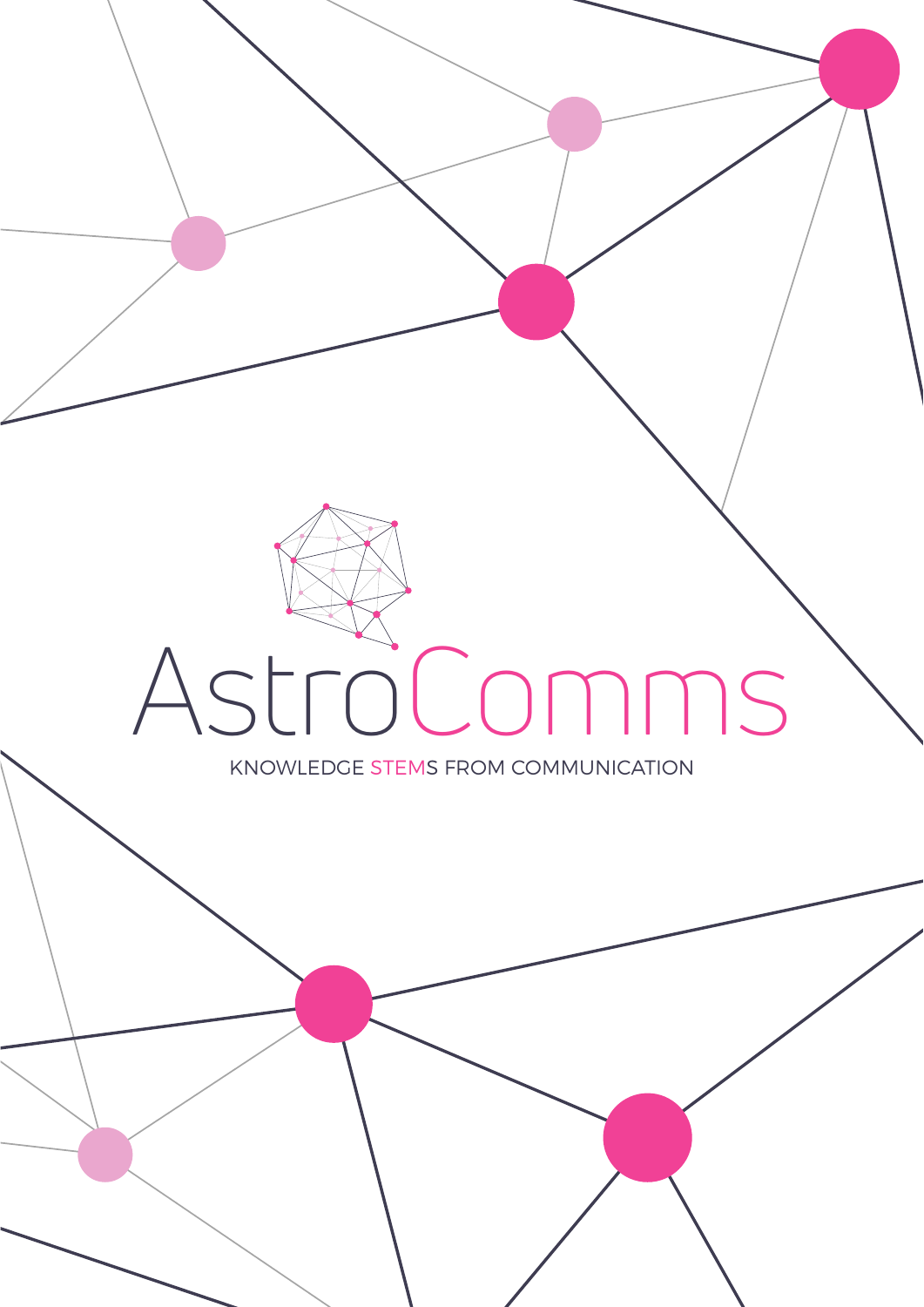

When not aiming for the stars or pursuing public media engagements, Dr Tana enjoys ballroom and Latin dancing as well as surfing.

# **Meet Dr. Tana Joseph**

## **Career**

Dr Tana worked at SAAO as the Outreach Astronomer and postdoctoral research fellow, which included public engagement, science communication and media liaison on astronomy and related topics. She was awarded a Fulbright Fellowship in 2017 and continued her research at the Physics and Astronomy Department at Texas Tech University. Shortly thereafter, Dr Tana received a Royal Society Newton International Fellowship to research further into the study of black hole and neutron star binary systems at the University of Manchester, where she is currently based. She is actively very involved in outreach and science engagement, wherein she serves as a media liaison, social media coordinator and public engagement officer for astronomy institutions.

# **Achievements**

- Undergraduate degree in Physics and MSc in Astronomy (University of Cape Town)
- Stobie-SALT Scholarship
- PhD in High Energy Astrophysics (University of Southampton, UK)
- Fulbright Fellowship (2017)
- Newton Fellowship (2018)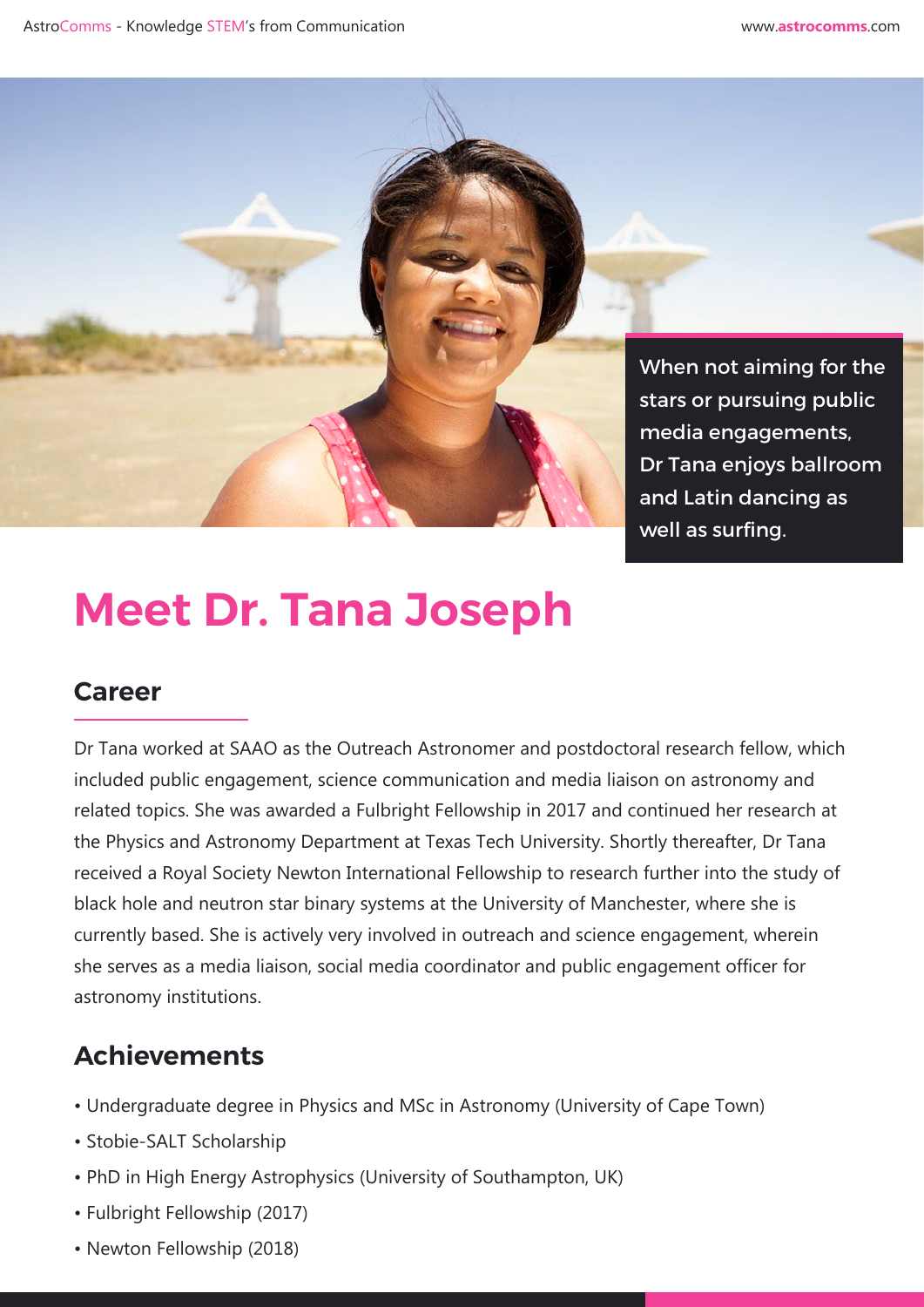AstroComms is a Science, Technology, Engineering and Mathematics (STEM) Consulting and Communications company headed by Dr Tana Joseph.



# **Services**

# **Consulting Services**

Providing technical scientific input, guidance and support for a wide variety of platforms, projects and audiences.

Some examples:

- **Scientific consultant** for film, TV and other media projects.
- **Advising on**/creating outreach and **science engagement materials** to be used in schools or for the public.
- **Organising science events** and outreach programmes, e.g. open days, job shadow programmes.
- **Communications/presentation training** for learners, students, teachers, etc.
- **Advisory input** for science policy, curricula and science engagement strategy.

## **Communications**

Providing STEM communication and engagement for any audience, including school learners, corporate events, the general public and more.

- **In person** talks on astronomy and related topics
- **Social media engagement** for STEM organisations
- **Media** liaison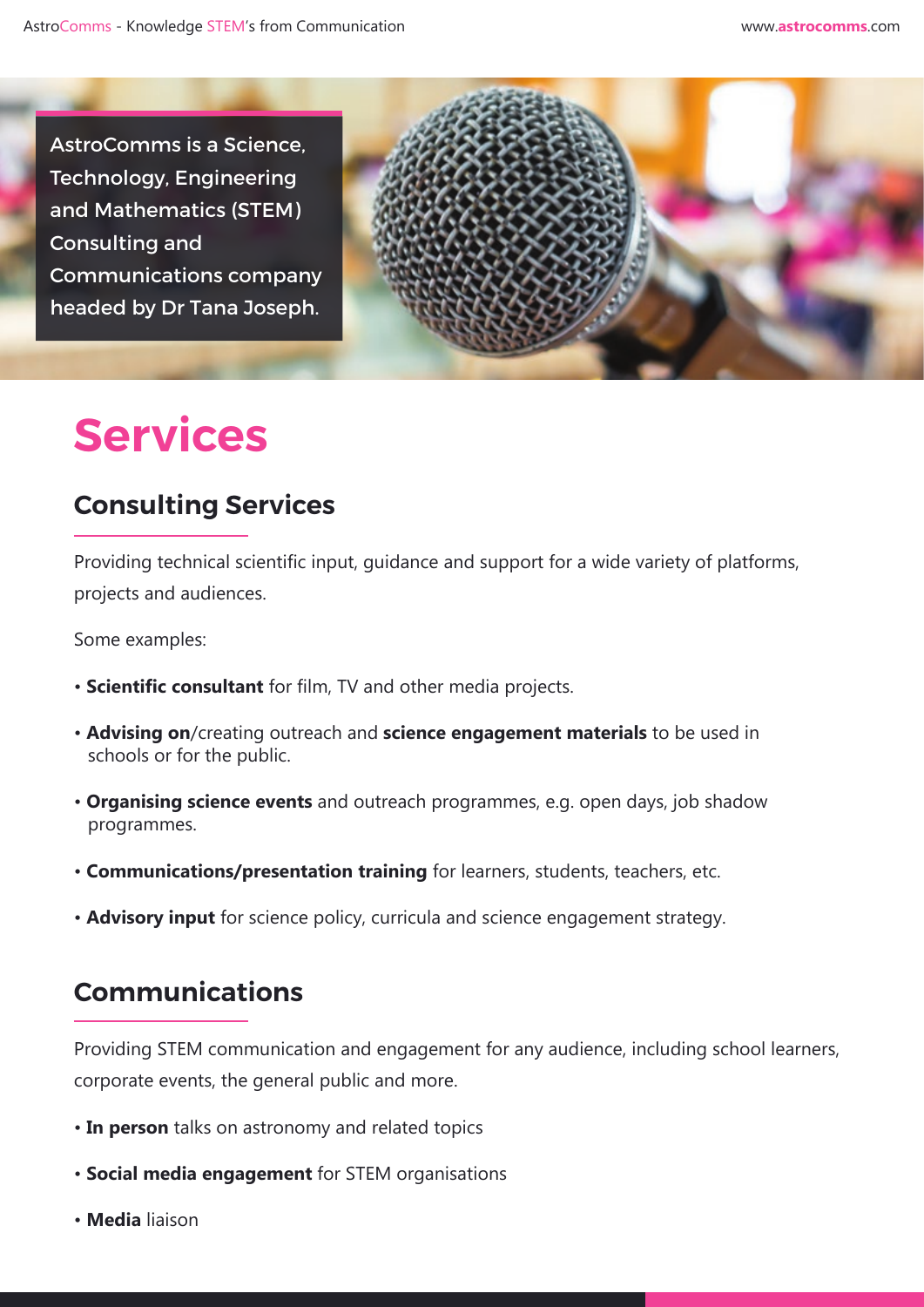# **Projects**

# **A showcase of some projects**

www.MeasureMatch.com

Data, Analytics & Technology Expertise for Every Ambitious Business. On-Demand.

**MeasureMatch** 

#### **Measure Match**

This was the first event for AstroComms, whereby Dr Tana Joseph was invited to a fundraising event and presented a talk about the advent of big data in Astronomy and the challenges and opportunities it faces.

#### Read full article



#### **UCT Open Days**

Dr Tana Joseph co-organised and co-hosted the Open Days which were held twice a year, within the Astronomy Department at UCT for Grade. 10-12 learners who are interested in astronomy as a career.



#### **Trapum**

Dr Tana Joseph is currently the outreach and science engagement lead for one of MeerKAT's large science projects, TRAPUM. In this role, she is serving as the digital media manager, media liaison and ....

#### Read full article



#### **UCT Job Shadow Programme**

implemented and ran the job shadow programme at the University of Cape Town's Astronomy Department for the period of 2014 – 2016.

Read full article

#### Read full article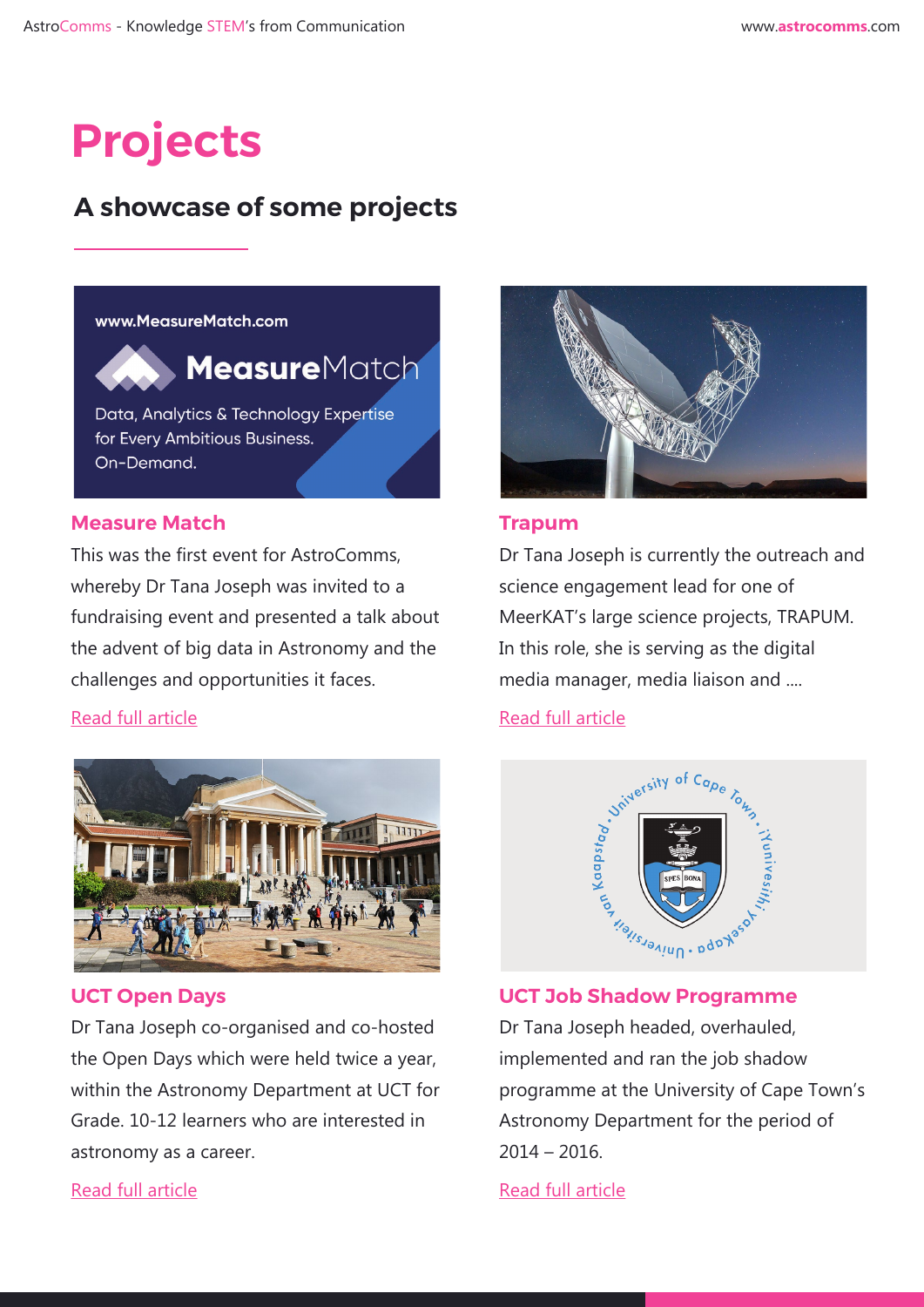# **News**

# **In the press**



## **Dr Tana Joseph awarded Fulbright and Newton Fellowships**

Dr Tana Joseph, an outreach astronomer at the South African Astronomical Observatory (SAAO) has been awarded a Newton Fellowship.

#### Read full article



## **Bright stars feature at Summer School (UCT News)**

For the first time, UCT's popular Summer School has a lecture series featuring some of the university's brightest young stars scientists who are making a name for themselves in their field of study.



**Women's Month Feature: Interview with NRF**

In celebration of National Women's Month 2017, the NRF is paying to tribute to our female researchers at the NRF managed National Research Facilities.

#### Read full article



## **Interview with Science Stars Magazine**

Science Stars aims to excite and to encourage previously disadvantaged South African youth to develop an interest in studying Mathematics and Science subjects in schools and tertiary institutions.

Read full article

Read full article